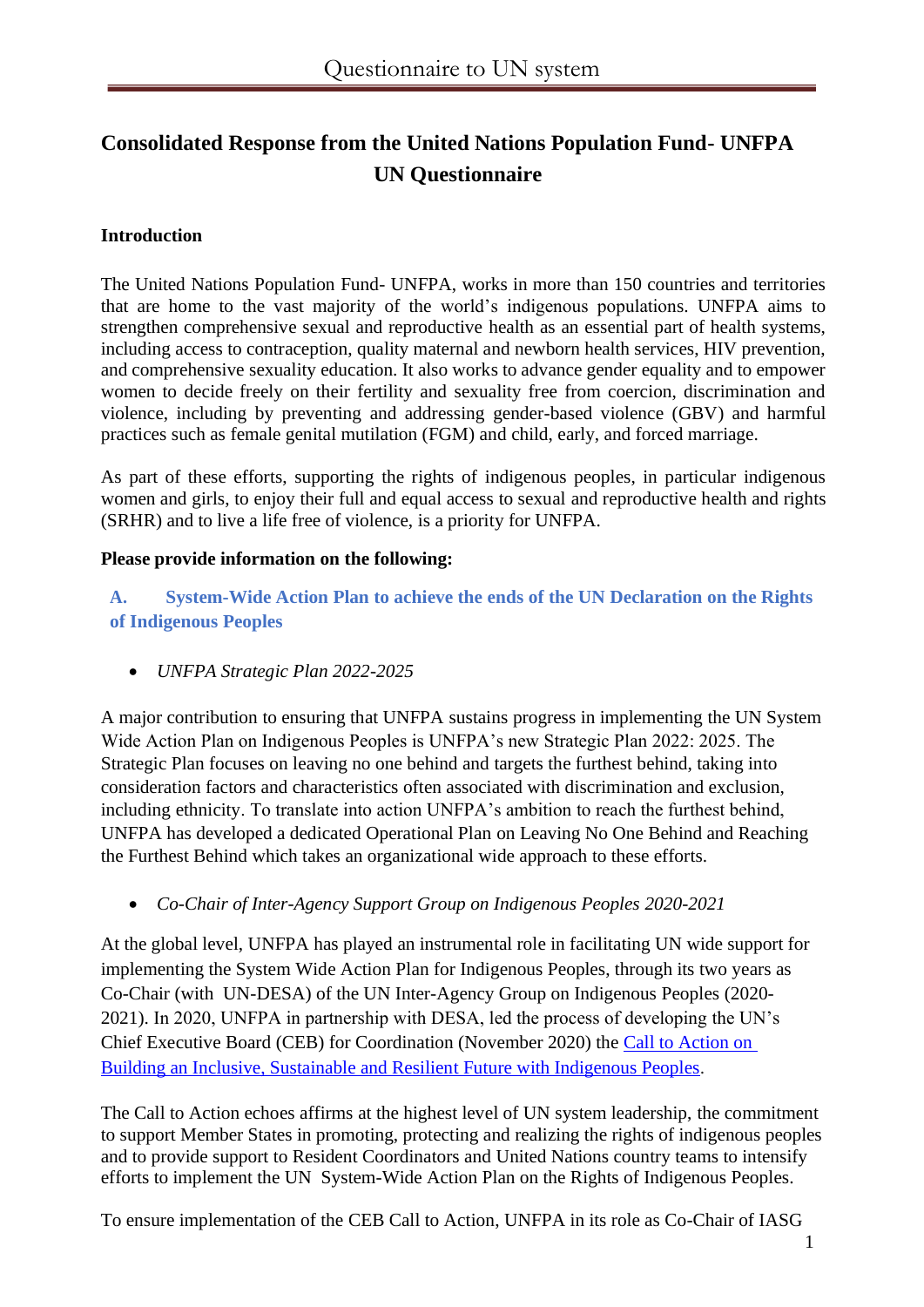has disseminated the Call to Action with Resident Coordinators (RCs) and their Offices and documented good practices from UN country teams. It is coordinating a three part 2022 dialogues series with RCs to strengthen their knowledge on the rights of indigenous peoples and the role of the UN in supporting the realization of these rights at the country level.

# • *Supporting Normative-Operational Linkages*

UNFPA through its technical expertise and broad in-country presence provides a valuable contribution to strengthening normative operational linkages on the rights of indigenous peoples. This year an important opportunity for doing so was the UN Committee on Elimination of Discrimination Against Women (CEDAW)'s elaboration of a new General Comment on Indigenous Women and Girls. To inform the General Comment and ensure that it strengthens the normative framework for indigenous women and girls' sexual and reproductive health rights, UNFPA headquarters, and UNFPA Latin American and Caribbean Regional Office provided a comprehensive submission to CEDAW based on evidence and experiences from the field.

# **B. 2030 Agenda for Sustainable Development**

## • *Population Data*

The lack of data on indigenous people presents a major barrier to efforts to support their rights. Through UNFPA's unique role in the collection, analysis and use of population data for development, it has been promoting the greater disaggregation of data to strengthen the visibility of indigenous peoples. This is also key to tracking the extent to which the SDG targets are being met for indigenous peoples.

In **Kenya** as part of efforts to support the 2019 Kenya Population and Household Census, UNFPA joined with civil society partners to support the National Statistics Bureau of Kenya to create new tribal categories for indigenous peoples, who in previous decades were either uncounted or clustered with larger tribes.

In **Guatemala** and **Bolivia**, UNFPA has provided technical support to the population census for the self-identification of indigenous and Afro-descendant populations, which are included for the first time. This has enabled the locating of indigenous and Afro-descendent populations due to digital mapping, and identifying disparate development outcomes based on ethnicity and race. Similarly, in **Peru,** indigenous and Afro-descendant self-identification in the 2019 census was implemented. In **Paraguay** census questions focusing on indigenous peoples are being pilot tested, with 1200 census takers and 800 volunteers from indigenous populations being trained and mobilized to support this process. Similarly, in **Nepal**, UNFPA is supporting the inclusion of indigenous peoples in the 2021 census, including by supporting the recruitment of census takers from indigenous communities, training census takers to understand diversity and how to accurately record questions around ethnicity, language and religion, and consulting with indigenous communities on the proposed questions.

In **Costa Rica**, UNFPA is an active member of the Technical Commission of Ethnic-Racial Approach, working to improve the collection and dissemination of administrative data on indigenous peoples. UNFPA has provided technical guidelines on incorporating ethnic-racial data in National Statistics Systems, and as part of these efforts, has consulted with indigenous peoples on culturally appropriate methods to collect data among indigenous communities.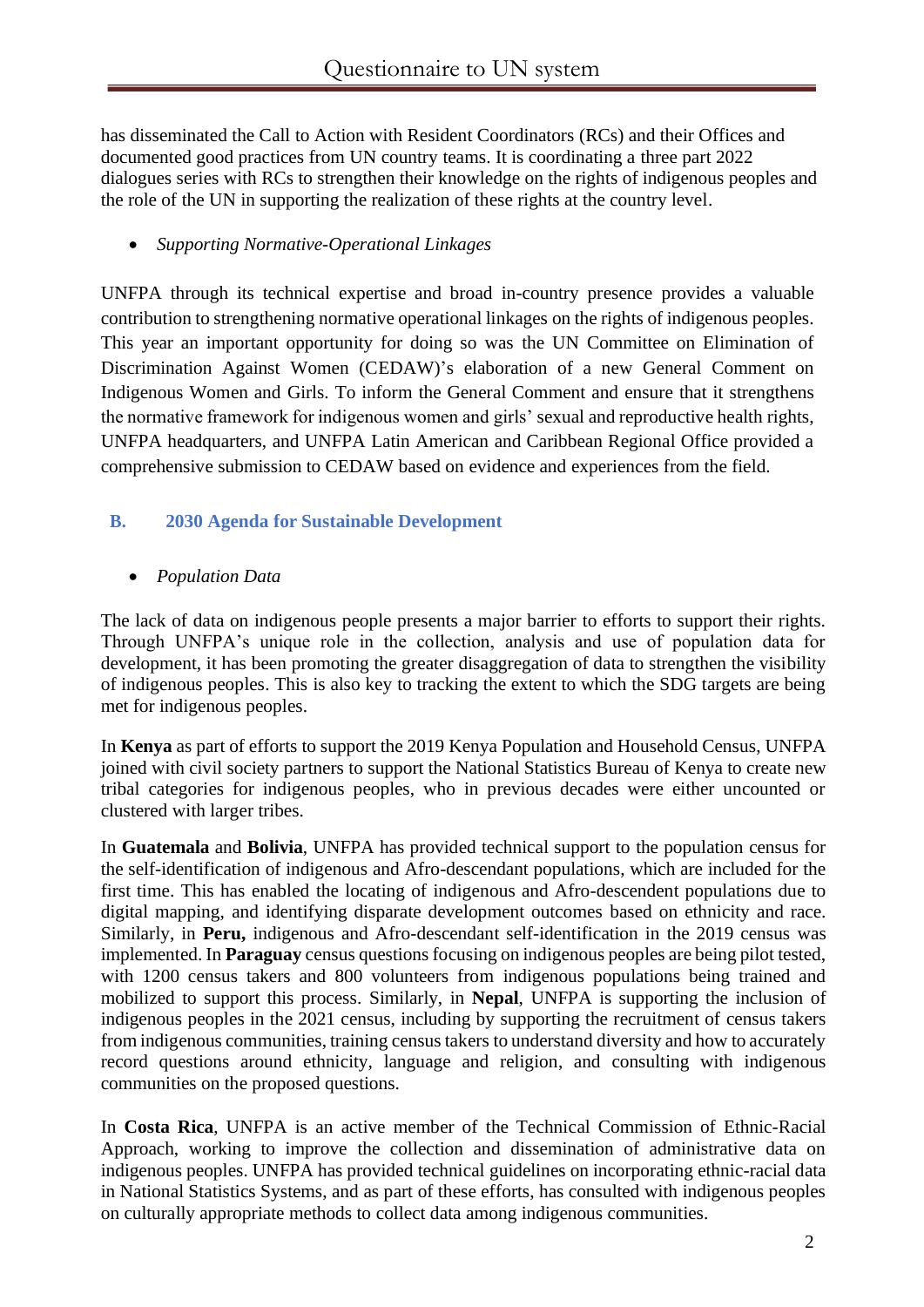Moreover, both in **Cameroon** and **Mali**, countries facing humanitarian and security crises, where the effected zones have a high preponderance of indigenous communities, UNFPA has ensured up to date and disaggregated data that captures the situation of these indigenous communities. As a result, their specific needs and rights are addressed in the different humanitarian response plans.

At the regional level, **UNFPA Latin America and Caribbean Office** is working in partnership with FILAC (*Fondo para el desarrolo de los Pueblos Indigenas de America Latina y Caribe*) to strengthen the Regional Indigenous Peoples Observatory by supporting its capacities to generate, use and analyze data on indigenous people.

• *Research and Evidence*

To better understand the social, cultural, political and economic determinants of indigenous peoples sexual and reproductive health (SRH), UNFPA Country Offices have carried out dedicated research to strengthen the evidence base. In **Bolivia** a comprehensive study on the Ayllus (indigenous communities) on their SRH and their social-cultural practices and beliefs has been completed; and in **Uganda,** studies of the Karamojong people to understand the burden of SRH, HIV and gender based violence against Karamojong women and girls is being finalized. Based on the data and evidence drawn from this research UNFPA can better design SRH and GBV programmes and advocate for greater attention to indigenous peoples. In **India**, UNFPA's advocacy with the Government on the vulnerable health status of tribal communities has strengthened attention to these communities by the Government and partners.

• *Gender Based Violence (GBV)*

A critical issue for indigenous women and girls is their lack of access to GBV services. Often services are not language or culturally appropriate or may be located in urban sites or by remote support which do not cater specifically for geographically isolated indigenous communities.

To help address the gap, the UNFPA **Latin American and Caribbean Regional Office** has documented: *"Promising practices and replicable intercultural models to prevent and respond to violence against indigenous women and girls*" <sup>1</sup>This mapping was developed in partnership with leading indigenous organisations. The study provides the first conceptual framework for intercultural models to address GBV among indigenous communities and criteria that can guide the design, implementation and evaluation of these interventions. At the country level, to support inter-cultural GBV models, UNFPA **Cameroon** is supporting indigenous women's organisations to lead awareness raising activities on human rights and SRH for indigenous communities, and to participate in the development of GBV programmes in the country, as well as ensuring GBV services are available in indigenous languages. UNFPA **Bolivia** has facilitated in five indigenous amazon villages, inter-cultural dialogues between women and men on equality and prevention of violence against women, and in follow up to these dialogues, established a network of community defenders to refer cases of violence against women.

In **Mali**, reaching indigenous communities is a challenge with the majority of indigenous Tuareg communities residing in the northern and central part of the country, hardest hit by the humanitarian and security situation. To reach these nomadic communities, mobile GBV clinics have been established. In addition, Tuareg community leaders are sensitized and trained so that they can lead efforts to address GBV and harmful practices in their communities.

<sup>&</sup>lt;sup>1</sup> [https://serviciosesencialesviolencia.org/wp-content/uploads/2021/09/MI-Resumen-Ejecutivo-Ingle%CC%81s-4.pdf](about:blank)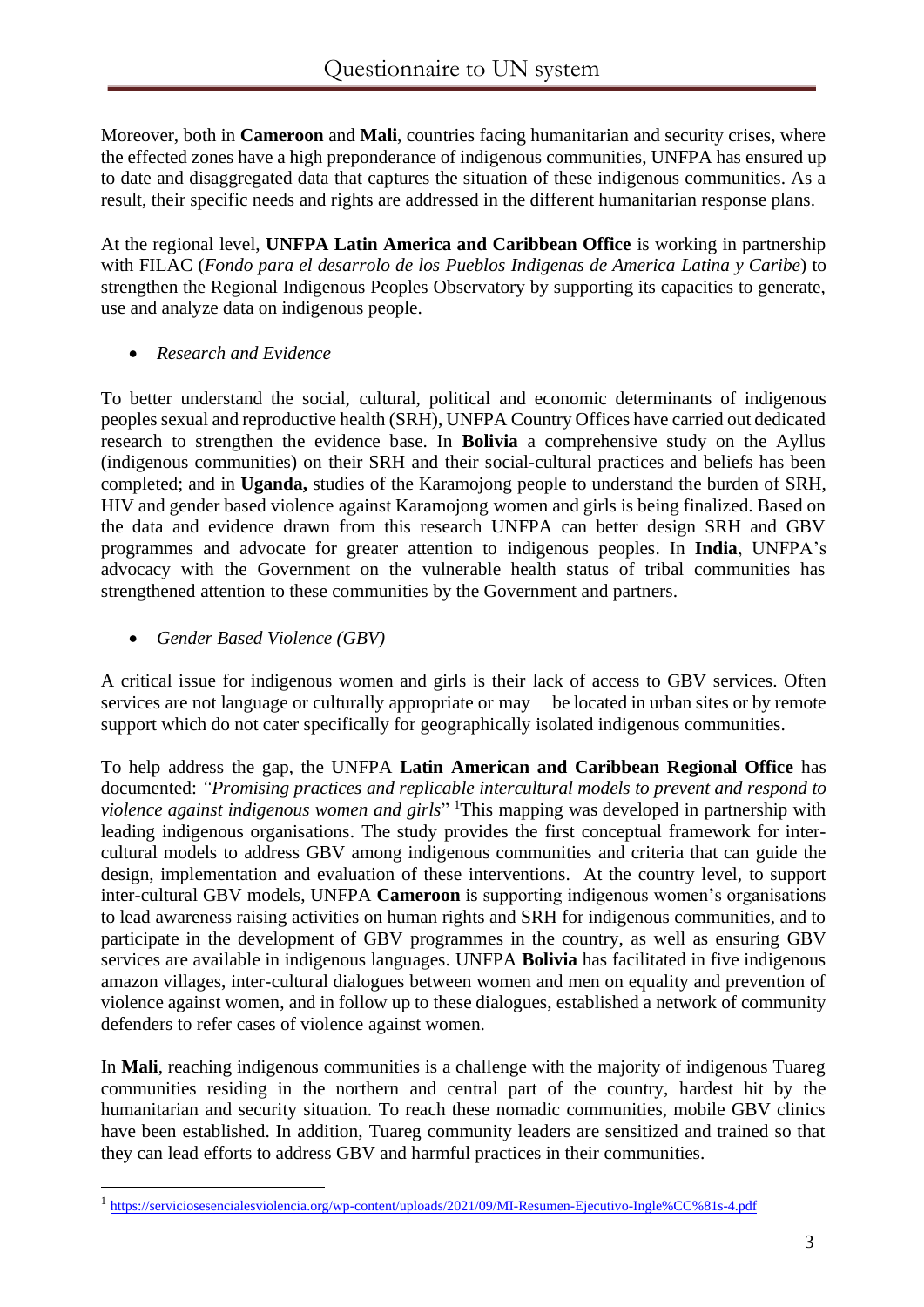# • *Harmful Practices*

The incidence of harmful practices, in particular, child marriage and female genital mutilation are disproportionately high among indigenous communities. As a result, UNFPA Country Offices are often targeting programmes in regions and communities with a high indigenous population. For example, in **India,** UNFPA is working in the states of Rajasthan and Odisha to reduce child marriage among tribal communities. In **Uganda,** UNFPA supports community-based organizations to eliminate FGM among Maasai, Samburu and West Pokot communities. Moreover, to better understand why and how these practices impact indigenous communities, UNFPA **South Africa** is working with leading national research organizations to collect data and evidence on the practice of FGM in indigenous communities, which will be finalized by 2022.

## • *Culturally Appropriate Sexual and Reproductive Health Services*

UNFPA is working at the global, regional and country level to incorporate an inter-cultural approach into sexual and reproductive health services, including by supporting participatory processes where indigenous peoples participate in the design and delivery of health services; strengthening the recognition of traditional birth attendant's works, and training healthcare workforce on cultural appropriate responses.

In Latin America, UNFPA Country Offices such as **Bolivia, Ecuador, Guatemala, Mexico**, **Paraguay** and **Peru,** together with indigenous women's organizations and governments have collaborated on initiatives to strengthen the relationship between TBAs (TBAs) and professionally trained maternity care providers, including midwives and link TBAs to the formal health systems. Initiatives used to strengthen partnerships have included developing collaborative relationships through opportunities for sharing of traditional and professional knowledge between TBAs and professional midwives, collaboration on in-service midwifery training and including TBAs as key 'links' in the referral pathway for skilled care at birth, as well as conducting trainings on intercultural appropriate health services for the health workforce. In **Mexico** UNFPA has also supported the knowledge, use and integration of traditional medicines into health systems. UNFPA **Ecuador** has developed guidance on culturally acceptable midwifery. While UNFPA **Bolivia**, **Ecuador and Paraguay** have trained a cadre of indigenous volunteers on SRH, who work in local health centres and serve as the nexus between indigenous communities and the local health centres.

Recognizing that indigenous migrants are at high risk of poor access to health services, including SRH, UNFPA **Costa Rica** has been working on a multi-year programme to support social and health services for indigenous migrants, working with employers and health care service centres in the 'hosting' communities, so that they can better respond to their needs and support their rights.

At the global level, UNFPA has led the development of the *International Technical and Programmatic Guidance on out of school comprehensive sexual education* (CSE) <sup>2</sup> which recognizes that indigenous young people may be disproportionately out of school. They may also experience marginalization and vulnerabilities as they grow up within the intersection of at least two different cultures. Focus is given to culturally sensitive, contextualized, intercultural and trauma informed approaches in the delivery of CSE, understanding that indigenous young people may have traditional rites of passage or coming of age ceremonies and other behavioural practices that may impact on their SRHR, including transmission of sexually transmitted diseases, unintended pregnancies, substance abuse, and limited or delayed access to SRHR services. The need for holistic engagement of entire indigenous communities such as parents and community

<sup>2</sup> [https://www.unfpa.org/sites/default/files/pub-pdf/Out\\_of\\_School\\_CSE\\_Guidance\\_with\\_References\\_for\\_Web.pdf](https://www.unfpa.org/sites/default/files/pub-pdf/Out_of_School_CSE_Guidance_with_References_for_Web.pdf)